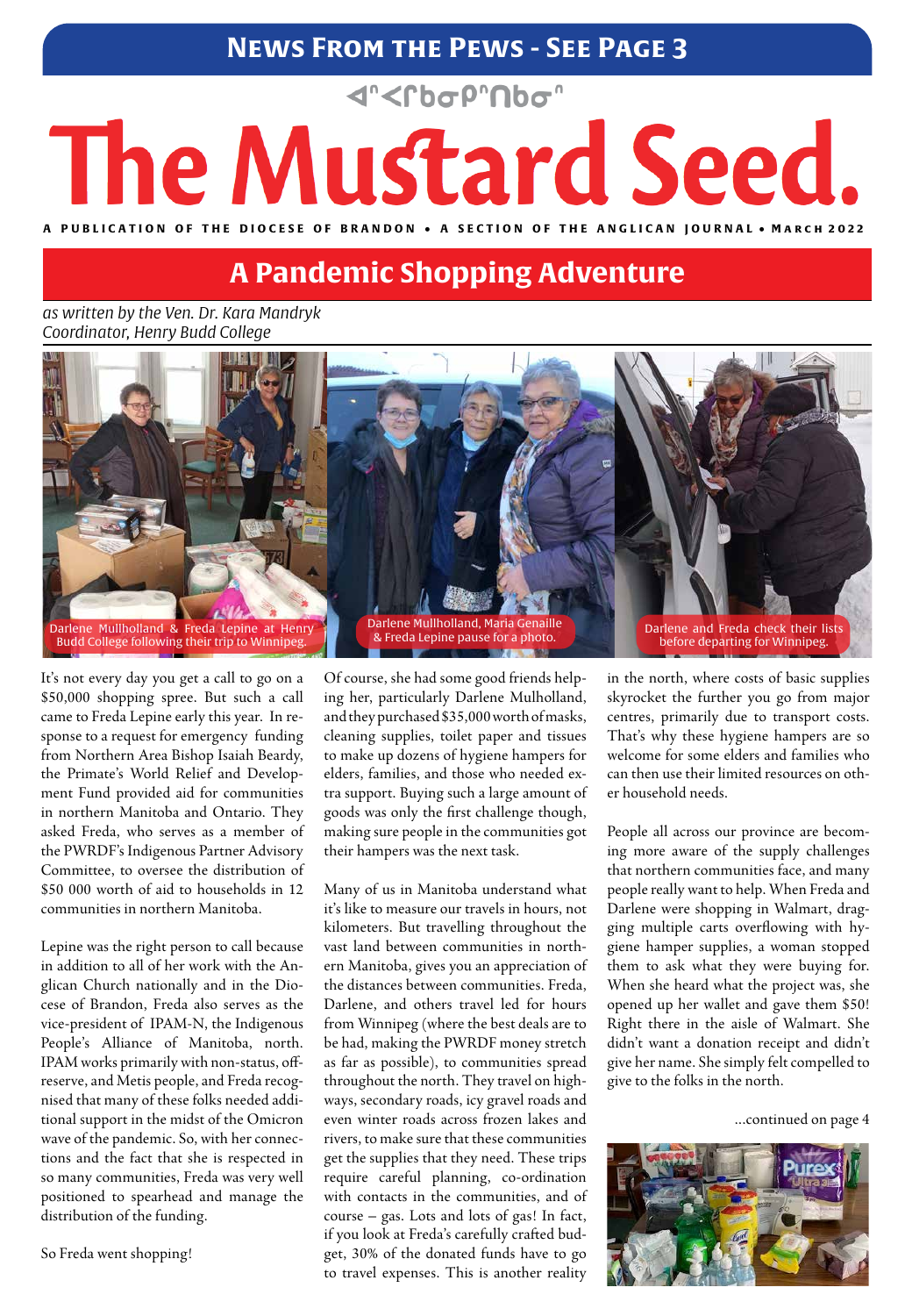Thave sat through some ter-<br>rible preaching on the sheep<br>and the goats. You remem-<br>her the passage where Iesus is in rible preaching on the sheep and the goats. You remember the passage where Jesus is in the temple, only a few days away from his betrayal, trial and death and he looks around at the crowded temple and then tells three parables that are all connected: The Parable of the Wise and Foolish bridesmaids, the Parable of way to salvation. Nothing I did seen Jesus in the suffering and so the Talents and then the Parable in the list of acts of mercy above they are lost. of Judgement - the sheep and the would make me right with God. goats. In the end, the goats are goats.

I w<br>na<br>rec I was raised in a different denomi-But we must remember, that Jesus We are only a short way from the nation that saw conversion to cor-is only days away from his betray-beginning of Lent. It is time for rect belief and interior commit-al, trial and death. This is his last us to engage our faith while we ment to Jesus as the only manner public teaching; given in the pre-use our eyes so we can see Jesus of being saved. However, this par- cincts of the temple. Jesus is very in all those around us, but most able was about being received into aware of the shifts and politics especially in those who are sufferthe kingdom because of the good around him and he has warned ing. We must not turn away. In works of mercy that had been ac-his disciples that the Son of Man the parable of the sheep and the complished in life: "I was hungry must suffer and die in Jerusalem. goats, though neither group saw and you fed me, thirsty and you So in light of these hard parables Jesus, the sheep saw the hunger, gave me drink, naked and you and teachings, the contemporary thirst, want, and loneliness as declothed me, sick and imprisoned desire to make Jesus more love-manding compassion even if they and you visited me." It could be able or at the least more pliable to did not perceive that they were confusing.

sent away from Jesus in the final On the one hand, preachers have) when it was they saw the Son of judgement because they had not agonized over this text because Man in any of these disguises. fed the hungry and thirsty, or it implied that our care for the They had seen need, but hadn't visited the sick and imprisoned. poor, sick, hungry, naked and see Jesus - and they reacted to the The terrible preaching is rooted imprisoned mattered with regard need by acting with compassion. in the irresistible desire by some to salvation. On the other hand, The goats are condemned because to hedge and assume that Jesus preachers later in my life were un-they saw suffering but did not see would never separate us out, one done by the thought of God mak-Jesus. The sheep are welcomed from the other. Others glory in ing any judgement at all. They into paradise because while they the judgement, feeling righteous could not fathom that God's in-didn't see Jesus, they saw sufferabout the condemnation of the clusive love could end in condem- ing, and responded with compasnation.

> Bo<br>pri<br>So prised by the judgement of the Son of Man. The goats clothe

All my life I had been warned that instead, look again. just being a 'good person' wasn't enough, that faith and accepting Both the sheep and goats are sur-us. We have an advantage over Jesus as my Saviour was the only

Tł<br>wł<br>M The sheep will also wonder at sion and love.

Bu<br>is d<br>al, our sensibilities is a terrible temp-doing it for Christ. We must take tation. We must not give in, but the time now to be sure our eyes

themselves in injured ignorance when the Son of Man indicts them for the unrelieved hunger, thirst, want and loneliness they had observed and to which they did not respond. Their objection is that if they had known it was Jesus who suffered hunger, thirst, want or loneliness, then they would have stepped right up. But they hadn't

behold what our faith can and will perceive: Jesus in all those around both the sheep and the goats.

## **A Word From Our Bishop The Mustard Seed**

## *Publisher:*

**The Rt. Rev'd William G. Cliff** *7th Bishop of Brandon Editor (and Secretary of Synod):*  **The Rev'd Matt Koovisk** *mustardseed@brandon.anglican.ca Mail:* The Tri-Valley Parish, c/o Box 15, Virden, MB, R0M 2C0 *Phone:* 204-748-1379 (office)

The Mustard Seed is circulated ten times a year (from September to June), as a section of the Anglican Journal, to all supporting households in the Diocese of Brandon.

Contributions to the expense of the paper are normally requested each March but donations are accepted anytime. Changes of address can be made through your parish or directly with the Anglican Journal. Opinions expressed in this publication are not necessarily those of the Bishop or of the editor.

*Deadline for submissions:* the first of the month. *Please note:* All submissions are subject to editing for clarity, timeliness, appropriateness, or length. Submit writing to the Editor in Microsoft Word file format or in the body of an email. Photographs must be large, high resolution jpg files. Please ensure you have permission from parents or guardians of all minors who have their photos or names published in The Mustard Seed. If including a photo, please send a name of who took the photo along with it, so the Editor can give proper credit!



Don't forget to check out our Facebook page! Search "The Diocese of Brandon" on Facebook, or go to http://www.facebook.com/brandonanglicans

> You can find an electronic copy of the Mustard Seed there each month, Morning Prayer services with the Dean, Sunday Eucharists with the Bishop, as well as photos from recent events in the diocese.

We have been warned. We can use our faith to seek and serve Christ in those around us, loving our neighbours as ourselves. Be on the lookout for Jesus, for he is in the suffering around you and reach out in compassion.



The Bishop participated in the January 22nd consecration of the Rt. Rev'd Helen Kennedy, Bishop of Qu'Appelle.

In this photo, the Bishop (on the left) is joined by the Most Rev'd Greg Kerr-Wilson, the Rt. Rev'd Helen Kennedy, the Most Rev'd Linda Nicholls, the Rt. Rev'd Chris Harper, and the Rt. Rev'd Adam Halkett.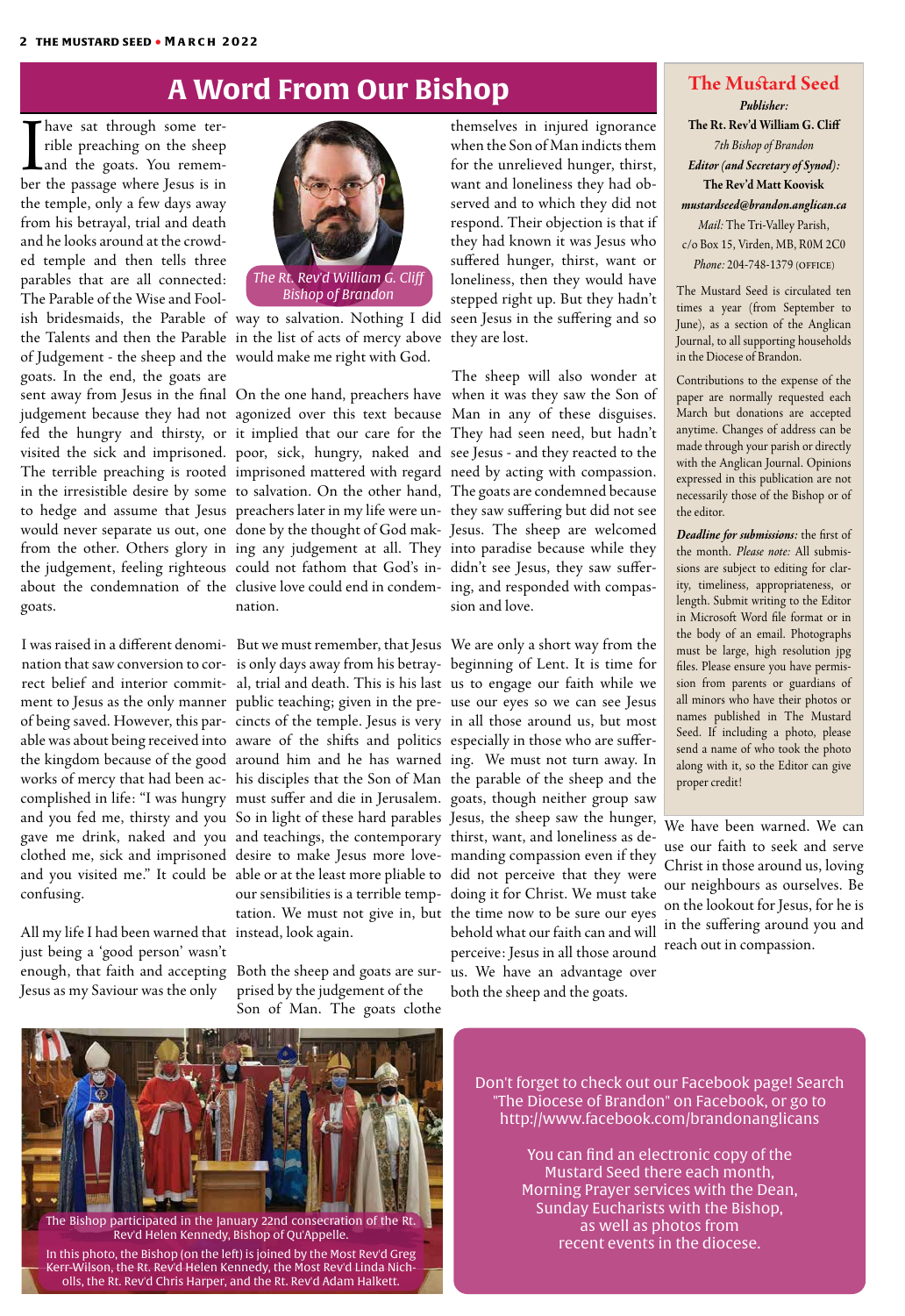## **News from the Pews**

| <b>CHRIST CHURCH, RUSSELL</b><br>as submitted by Virginia Beelaert                                                                                                                                                                                                                       | ST. GEORGE'S, BRANDON & ST. LUKE'S, SOURIS<br>as submitted by Janet English                                                                                                                                                        |
|------------------------------------------------------------------------------------------------------------------------------------------------------------------------------------------------------------------------------------------------------------------------------------------|------------------------------------------------------------------------------------------------------------------------------------------------------------------------------------------------------------------------------------|
| Jen Klimack of the Russell Alliance Church with the support of the<br>Rev'd Chris Pilon of Christ Church and others in the community<br>has brought the red mailbox program to Russell. The program was<br>started in the Diocese by the Rev'd Jann Brooks of Christ Church,<br>The Pas. | In the photo on the left, Marlie Slack is delivering hampers to the<br>Christmas Cheer program in Brandon on behalf of St. George's,<br>Brandon and St. Luke's, Souris.<br>The other photo is a sample of what was in the hampers. |
| The location of the box toward the back of the church offers not<br>only accessibility but also privacy.                                                                                                                                                                                 | <b>CONTRACTOR</b> COMPANY                                                                                                                                                                                                          |





Some time ago, Beth Schafer conceived the idea that she would like to see a permanent memorial in the Roseville cemetery to honour the many veterans laid to rest there. (Beth grew up in the area and attended Roseville church as a child. It is in this cemetery that Beth's husband and many relatives have been laid to rest.)

Beth discussed her idea with her family, brother-in-law George Roberts and Gordon Allen and plans were made. George and friend Wes Turner built a steel six foot cross and Beth had a suitable plaque engraved on black granite. In October 2021 a willing crew gathered at the cemetery and the cross was erected, just in time for Remembrance Day.

| <b>ST. JAMES', RIVERS</b>     | <b>ST. PAUL'S, DAUPHIN</b>  |
|-------------------------------|-----------------------------|
| as submitted by Kathy Roberts | as submitted by Sandy Pacey |

St. Paul's, Dauphin celebrated the Conversion of St. Paul (transferred from January 25 to Sunday, January 30), and marked the 133rd anniversary of the congregation. We rejoiced and remembered the parishioners who came before us stretching back to 1889; our present members; and those who are to come. Our present building, the third church, is 108 years old. Thanks be to God!



#### The installation crew (from left to right): Gordon Allen, Bob Klassen, George Roberts, Susan Klassen, Beth Schafer, Wes Turner, Ethel Turner.

 $\mathbf{N}$ 

**BA** 1

186

**THE REAL PROPERTY AND INCOME.** 

The present day St. Paul's, Dauphin. Photo Credit: Wikimedia Commons/Intermedichbo